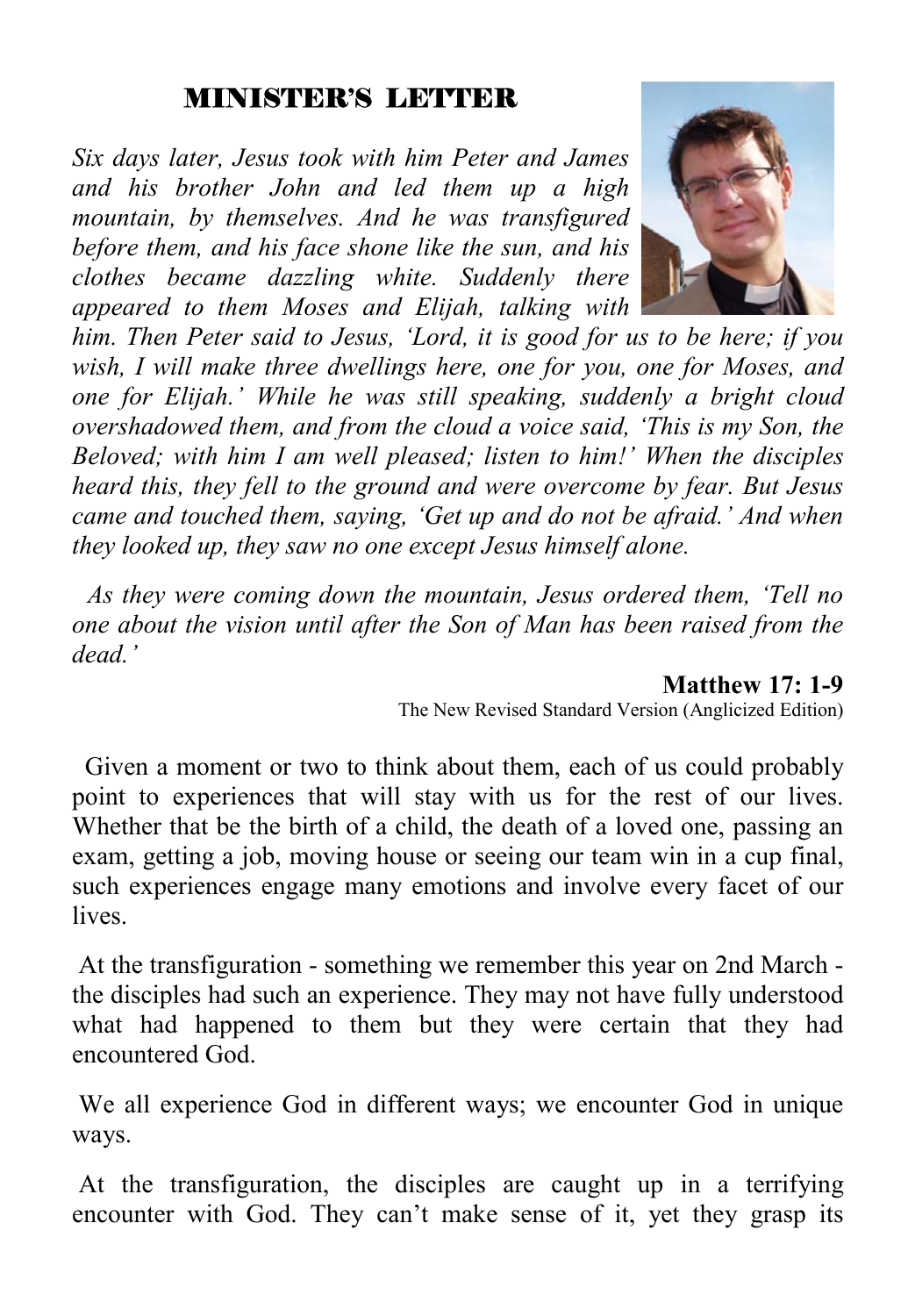importance. Some of us may have experienced terrifying encounters with God. Others, perhaps the majority, will not have encountered God in such a visual and frightening way. Like the disciples though, many of us grapple with encounters with God - 'mountain top' experiences which we don't fully understand at the time - yet recognise that these experiences will somehow sustain us and that, at some point, we will see the full picture.

 As we prepare ourselves once again for Lent and that journey of Jesus to the cross and beyond, I invite you to reflect on the story of the transfiguration and, in the light of it, look back and see if you can recall or identify moments when you have felt that you have encountered God. Or look back and see where God has been present in your life, when you have felt sustained by God's presence. As in the well-known poem 'Footprints', it is often only when we look back that we can see that God has been with us, that we have encountered God. Such knowledge may provide the sustenance you need for the journey ahead.

With every blessing

 *Paul* 

#### End of an Era

 $- < 0 >$  —

February 16th was a sad day in the life of Sunday Club as it marked the retirement of Sue Boyd after 29 years of helping, teaching and caring. That amounts to a lot of patience, a lot of stories and a lot of glue sticks. She was presented with a bouquet and a window box card created from contributions by the children. The window box flowers were made as a response to hearing the Parable of the Sower - a



fitting tribute as over those 29 years Sue's contribution will have planted seeds of faith in the lives of so many children and young people which have gone on to grow and blossom. We are hugely grateful to Sue and wish her every happiness.

*Rebecca Timmis*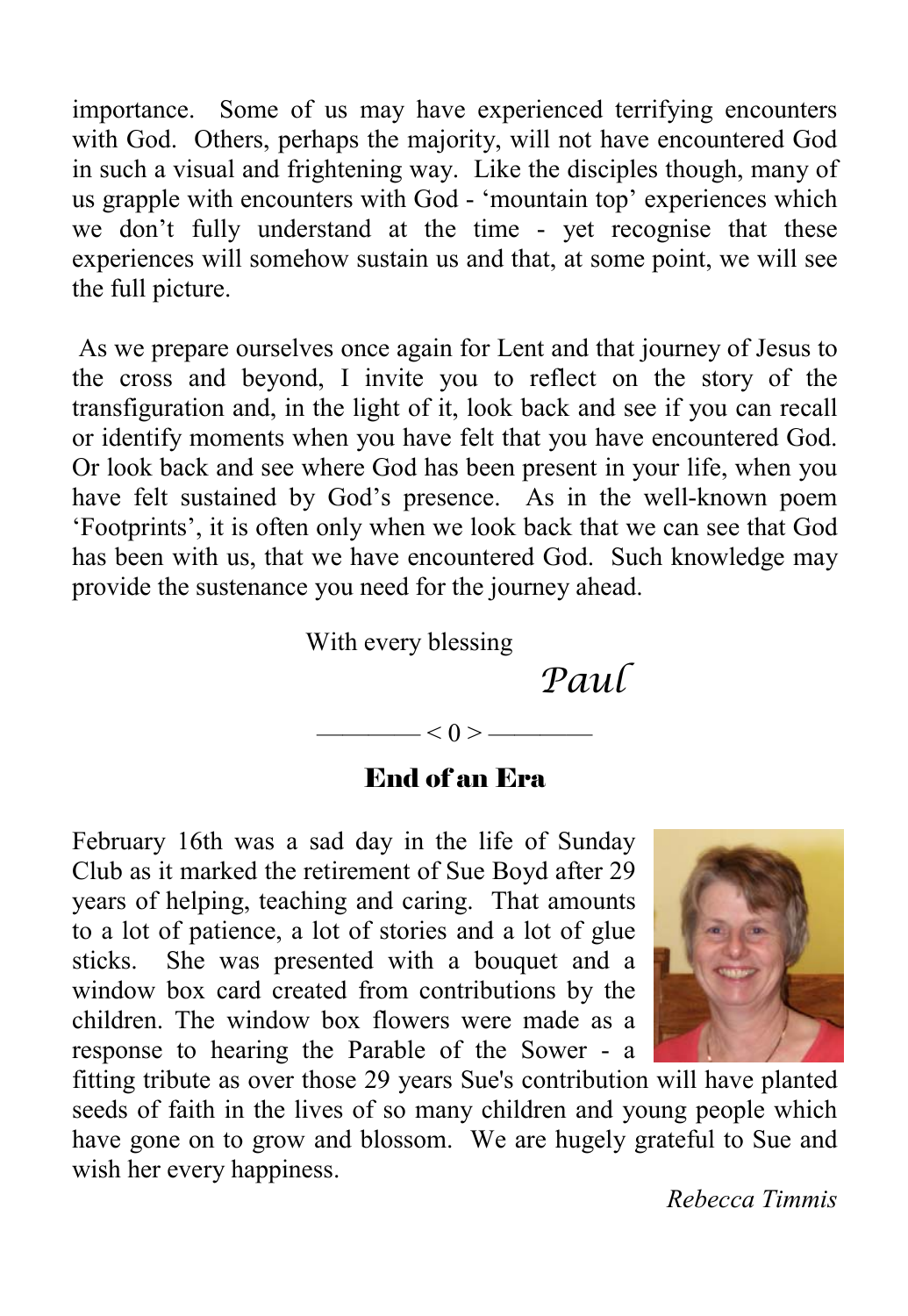#### Extreme tenderness

 *Taken from: Extreme devotion, the voice of the martyrs from the co-authors of Jesus freaks. Serious followers of Jesus pay a price, and extreme followers often pay the ultimate price. Each story is true.*

#### **The Khumer Rouge soldiers burst into the room, brandishing their weapons and shouting insults and threats. When the Khumer Rouge took over Cambodia in 1975, thousands of Christians were killed. Children were even thrown before alligators so the soldiers could "save their bullets."**

None of the members of the small congregation moved. An officer walked up to the pastor, grabbed the Bible he had been reading, and threw it on the floor. "We will let you go," he said, "but first you must spit on this book of lies. Anyone who refuses will be shot."

 Another soldier grabbed a man by the arm and forced him forward. "Father, please forgive me," he prayed as he knelt where the Bible had fallen and spat lightly on it.

 "Okay, you can go," Then the officer pointed to a woman. She too knelt by the Bible. She moistened the Bible just enough to please the officers.

 A teenage girl suddenly stood up and walked towards the Bible. Tearfully she knelt and picked up the Bible, taking the hem of her dress and wiping it clean. "What have they done to your Word? she said. "Please forgive them." The soldier lowered his revolver to the back of her head and squeezed the trigger.

 The Christians who were initially allowed to leave were also shot. Their actions did little to save them.

 *One act of tender resolve can inspire a congregation more than any number of betrayals. The teenager in this story prompts a vision of what it means to be united in Christ. Instead of rebuking her weaker brothers and sisters, she merely*  led by example in her tender treatment of the Bible. Imagine if everyone in that *church had acted in the same like-minded manner. What a strong witness for Christ! Whenever we act together, we are stronger. Tenderness and compassion, combined with a strong example, will lead those who are weak to join together in greater commitment. If you are frustrated with others who struggle in their commitment, remember God calls you to unite with those who are weaker and help them along.* 

If you have any encouragement from being united with Christ.....if any tenderness and compassion, then make my joy complete by being like-minded. (Philippians 2:1-2)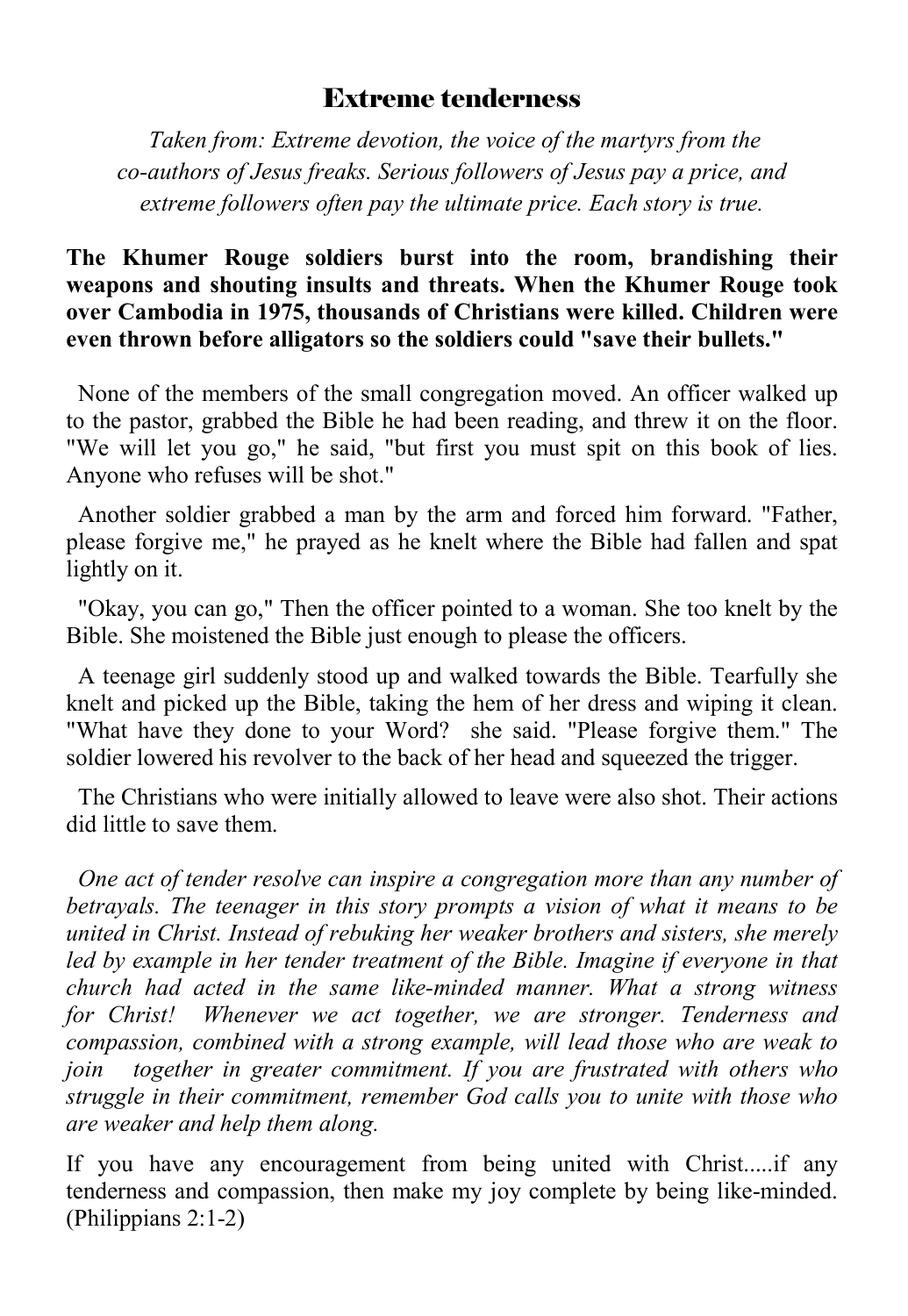



#### **Pursue Justice, CSW's National Conference Saturday 29th March 2014, 11am-4.30pm.**  (Doors open at 10am) **Emmanuel Centre, 9-23 Marsham Street, Westminster, London, SW1P 3DW**

Join hundreds of CSW supporters for what is sure to be an inspiring day:

- Real life testimonies
- The latest news from the frontlines of religious freedom
- Worship led by Dave Bilbrough
- Exclusive performance by singer Helen Yousaf

Speakers include Michelle Chaudhry and Dr Thomas Farr.

Michelle is a good friend of the late Shahbaz Bhatti and daughter of Group Captain Cecil Chaudhry who now continues his work for Christians and other religious minorities. Dr Farr of Georgetown University in Washington is a world expert on religious freedom and will tell us about global trends in persecution.

Our brand new campaign will also be launching at the conference! There will be opportunities to respond in prayer to what you've heard, and to take action to pursue justice for everyone who suffers for their beliefs.

The conference is completely free to attend, but please register so we know how many people to expect. Register online for the conference. You can also register by calling us on 0845 456 5464.

More details are on our website: www.csw.org.uk

#### **Please RSVP by 17th March.**

*Christian Solidarity Worldwide (CSW) PO Box 99, New Malden, Surrey, KT3 3YF*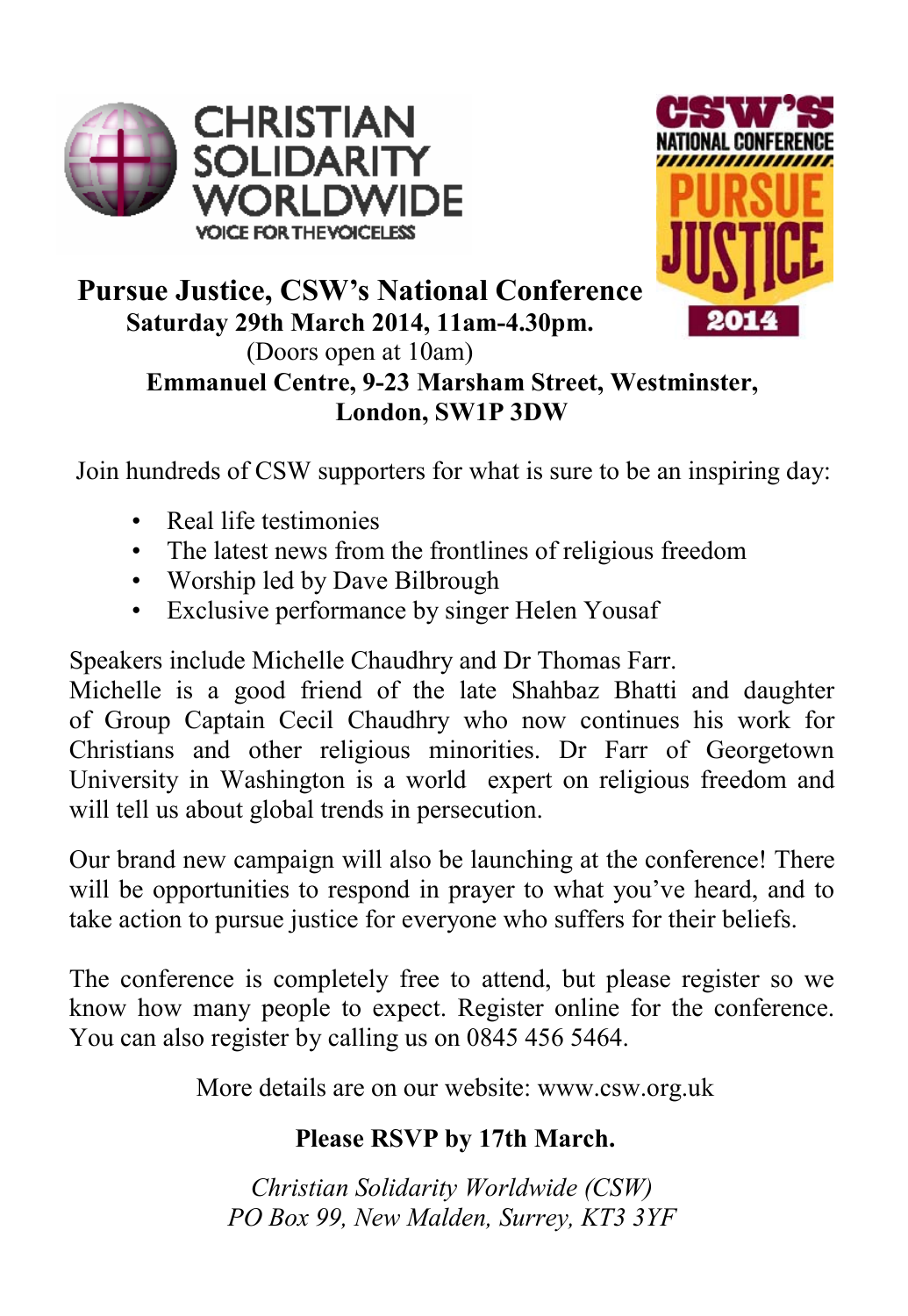

# CLOSURE OF A CLC BOOKSHOP

It is with sadness that we report on the closure of the CLC Christian bookshop in Fife Road, Kingston. It maintained a Christian presence

in the centre of Kingston since 1995. It is the latest of a long line of Christian bookshops to close due to declining sales and increased trading costs.

You can continue supporting CLC through your purchases whether online from www.clcbookshops.com or by visiting their central London shop at 3-4 Ave Maria Lane (off Ludgate Hill), EC4M 7AQ.

However should you still wish to have a look at Christian books somewhere local before buying, Re:fresh books is in Tolworth Broadway. You can enjoy Fairtrade tea and coffee as you browse and they have seats for those wanting to rest or read. In fine weather they open their walled garden to customers.

Similar to CLC they offer wide range of Bibles, Christian books, CDs, cards, gifts and Bible study materials for both adults and children. We often review of some of their latest books appear in the Martin Way Newsletter. The shop is open during normal business hours of 9am-5pm Mondays-Saturdays and they have their website at www.refreshbooks.co.uk.

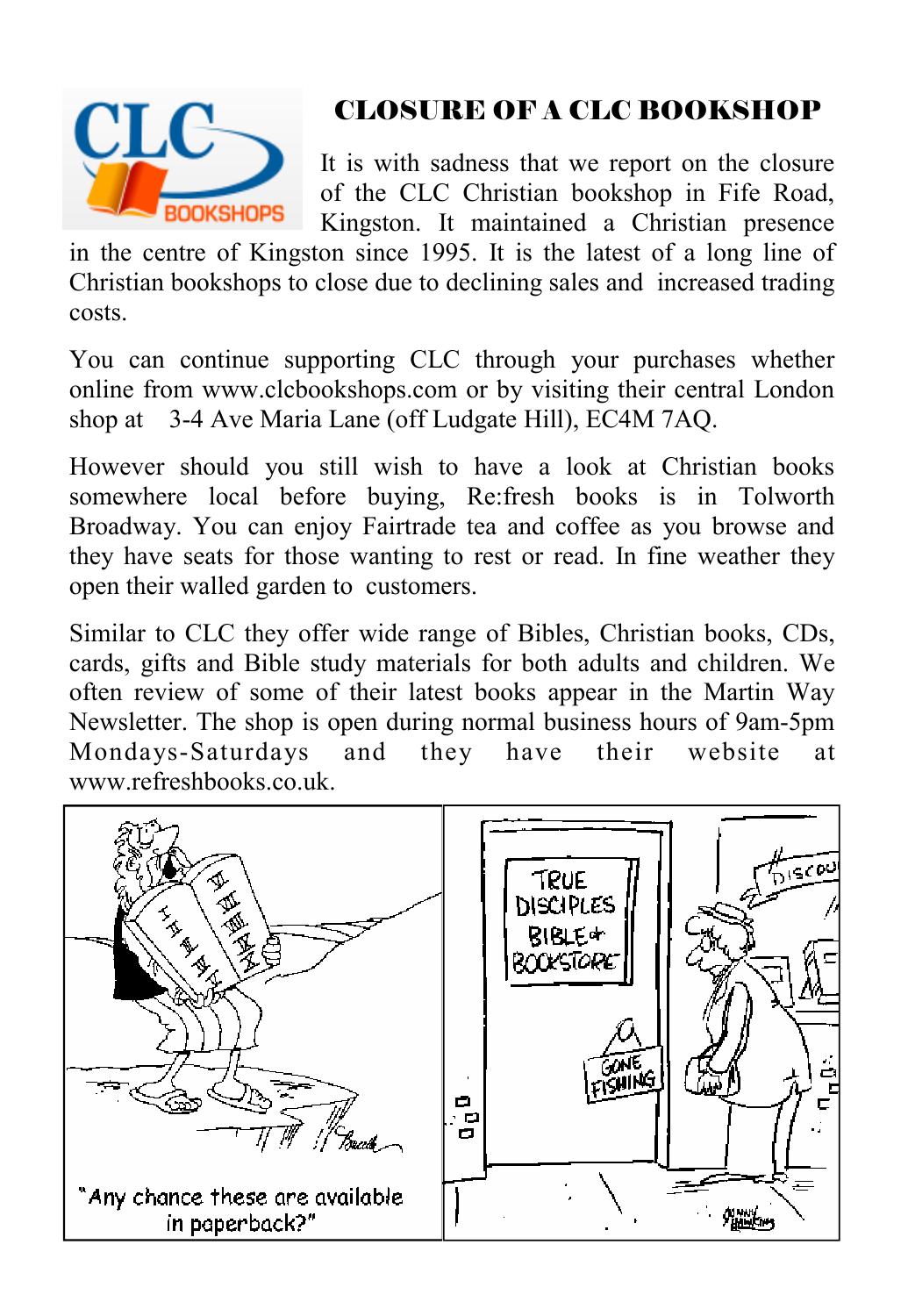# FOOD REQUIREMENTS 2014

Christian CARE takes food and other items regularly and long-term to families with little or no money, especially where children are at risk. We try to respond to all appeals for help. Your gifts will help us support more needy families regularly. We prefer **vegetarian food** with **long sell-by dates.** 

The following items are *particularly needed*:

**Rice** – long grain [*not* risotto or dessert] - required in large quantities **Pasta** – favourites fusilli and shells and spaghetti Pasta sauces – tomato, cheese **Cereals** – e.g. Cornflakes, Weetabix, Cocopops, Cheerios **Fruit squashes Fruit juices** – e.g. tropical, mango **Drinking/hot chocolate** [made with water] **Tea** – ordinary in *small packs***,** [*not* speciality/herbal] **Coffee** - instant **Biscuits** – sweet, [*not* savoury] **Sugar Tinned vegetables** – tomatoes, sweetcorn, peas, green beans **Tinned fruit** – peaches, pineapple, **Tinned fish** – tuna in brine/spring water, mackerel **Tinned desserts** – eg custard, rice **Treats** – peanut butter, strawberry jam, chocolate spread, honey, crisps, sweets, tomato ketchup **Lunch box items** – small drinks cartons, raisins, dips, biscuit bars, jellies and custards **Nappies** – all sizes Baby wipes, baby bath, baby lotion, baby talc, baby shampoo We can *rarely use:* Soups, tins of spaghetti, marmalade, mushy peas, curry sauces,

tinned beans /pulses

*Gwen Wildman will be leaving a large box clearly marked as food items for Christian CARE in the vestibule of the church hall during April for donations.*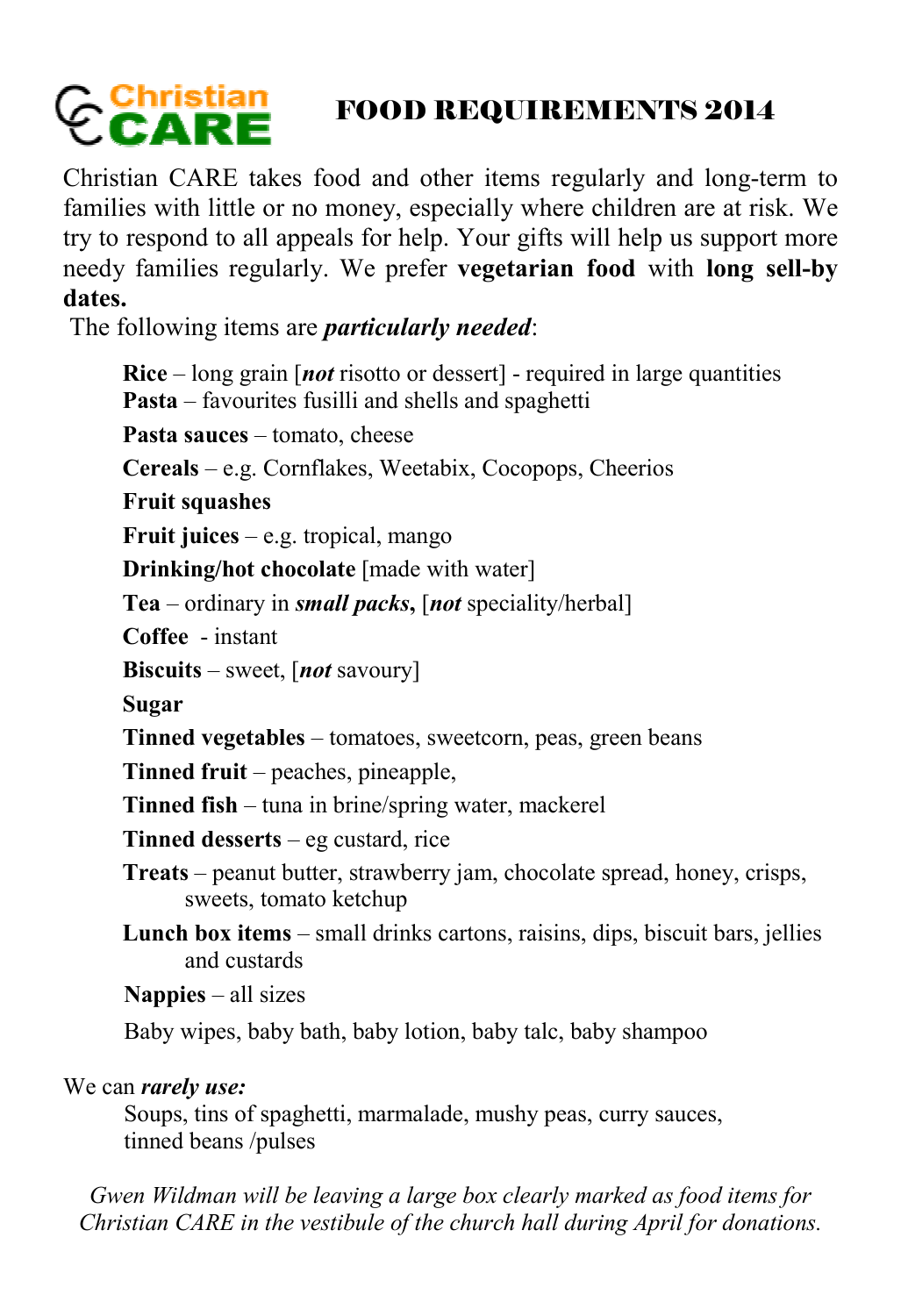'Streams in the Desert'

Friday 7th March Women's **World Day** of Prayer All are welcome



# Praying for Egypt

 $10:30am$ 

St John the Divine, High Path SW19 Speaker: Mariam Tadros (Underground, South Wimbledon; buses 57, 131, 93, 152, 493)

and

8:00pm Wimbledon Methodist, Griffiths Road SW19 (Corner of Merton Road; buses 93, 57, 131 Polka Theatre stop)

Refreshments are served after each service

www.wwdp-natcomm.org Registered Charity Number 233242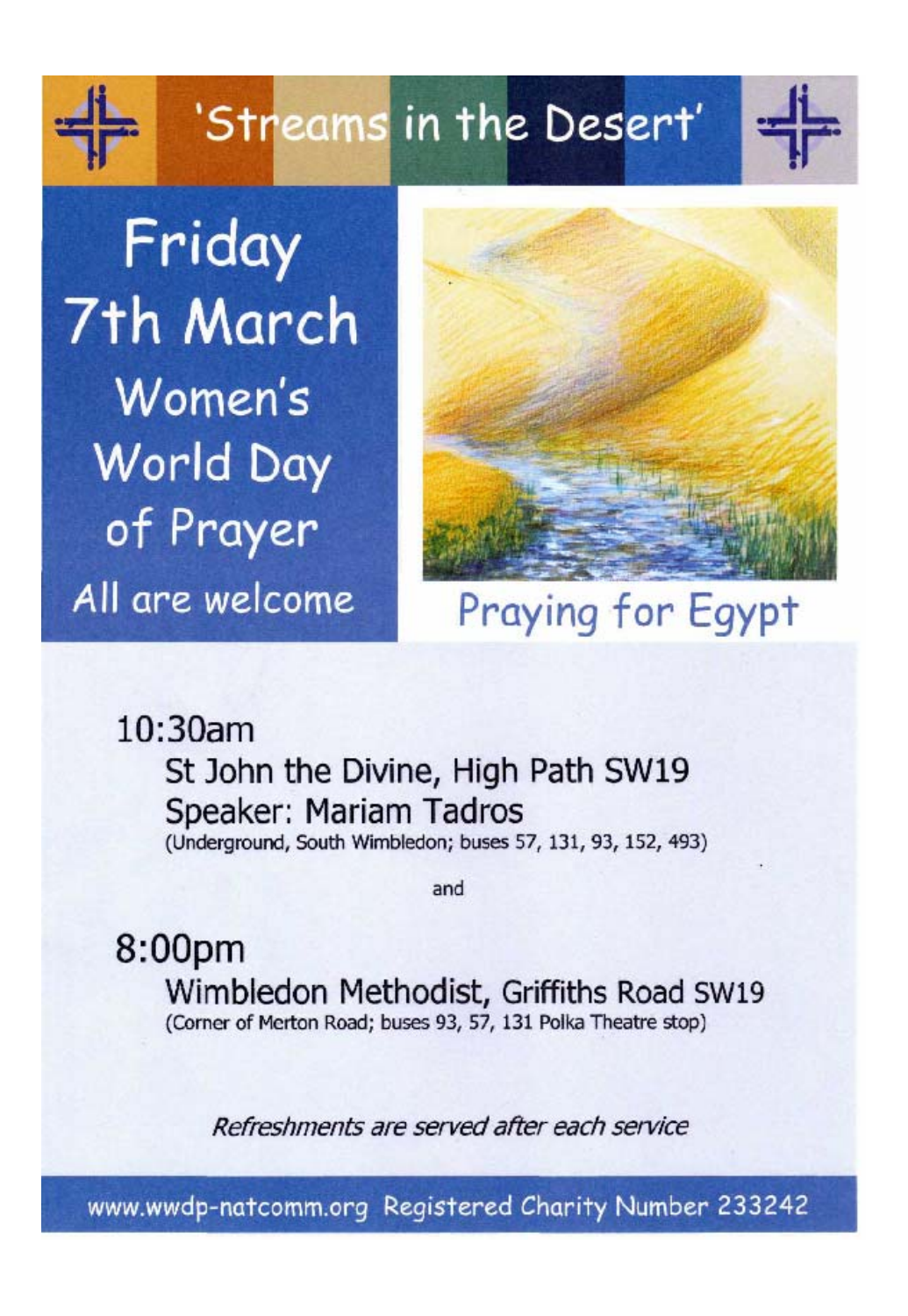#### Embrace the Middle East (formerly Biblelands)

#### 25 Years of Fundraising and memories of the Holy Land *(part two)*

*In October 2013 Derek and Mary Heaton were recognised for their 25 years fund-raising by Embrace. Last month Mary reflected on some of the times they spend in the Middle East. This month Derek reminisces.* 

As recognition of our past 25 years fund-raising for Embrace, Mary and I were presented with a visual history book called 'The Story of the Holy Land' written by Peter Walker. The book brings back many happy memories of our time in 1992, 1994 and 1995 when we worked independently at the Helen Keller School for Blind Children, but not all times we spent there were quite and peaceful. We had about six



frightening occurrences from which we nearly didn't come home!

The first was the day Yasser Arafat, the PLO leader, visited Jerusalem for Peace Talks with the Israeli Government. It was then when we were invited to a different school's presentation Day when the students received their diplomas at the age of 15/18 years. One of the Muslim girls at the Helen Keller School was due to receive the award.

 We were all in the school hall with all the parents, teachers, dignitaries and all the young ladies dressed in their traditional Palestinian vibrant



coloured clothing. The presentations were greeted with rapturous applause and our young lady got the most as she was completely blind and read her thanks from her Braille notepad. Whilst this was happening the sound of a riot started from the street below. Looking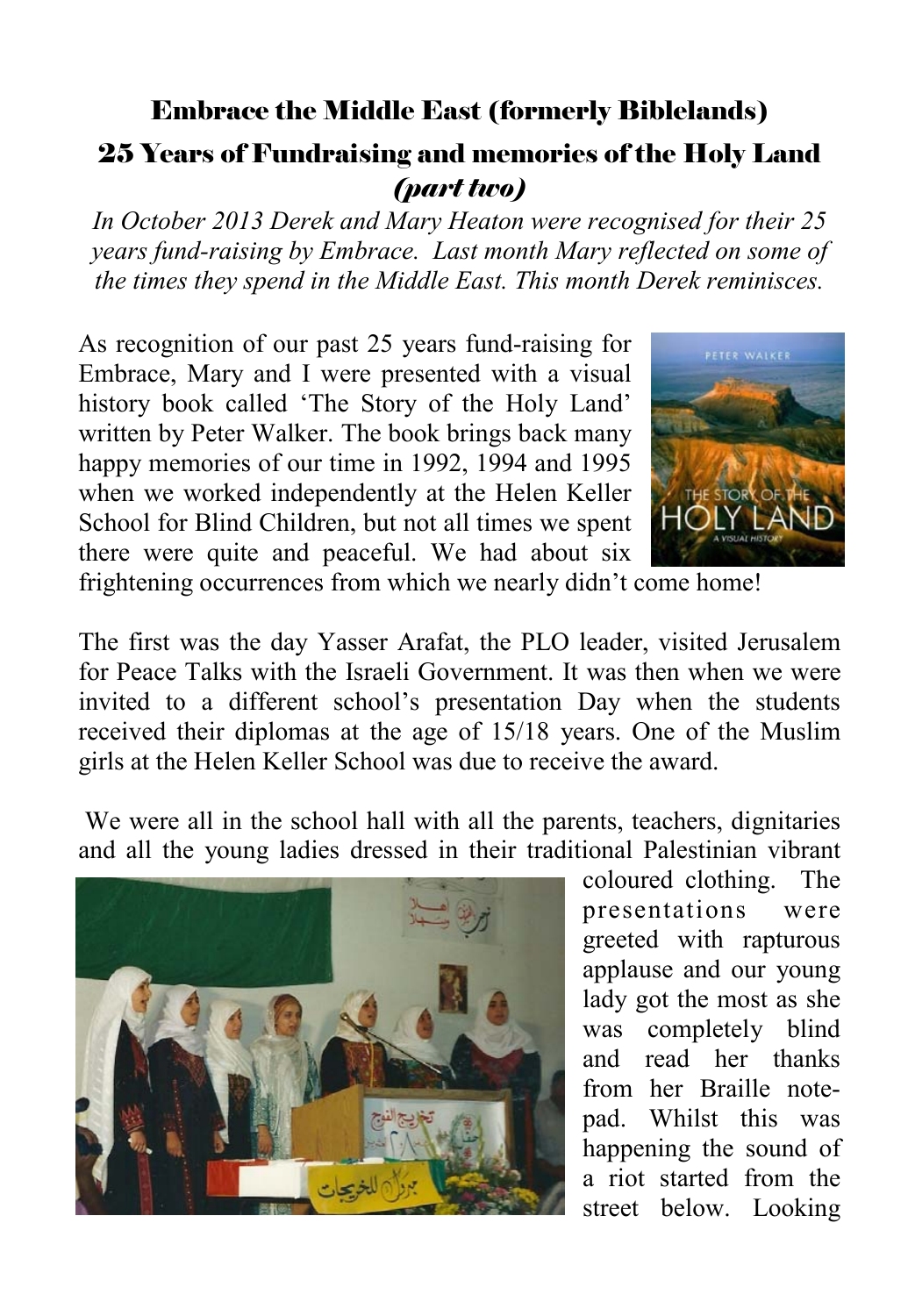out of the upper window, we could see hundreds of Zionists and New Settlers carrying banners saying 'DEATH TO THE HOUSE OF THE ORIENT' and 'TERRORISTS GO TO HELL', many were carrying AK47 guns and others carrying sticks. Israeli and Palestinian police were trying to control them. Apparently the building opposite was where Arafat was staying. As I was driving the School's Minibus, the Police Chief insisted we leave the area with our party immediately. We were escorted by the Police through the angry gun touting mob. Soon we were safely back at the Helen Keller school; that night riots against the Peace Talks took place. many were in the Damascus Gate area and much damage was caused to Palestine properties and Christian sites by the Zionists and Hassidic Jews - the latter even harming their more moderate believers.

 Another frightening event occurred after we had been invited (with Helen) to a Muslim Wedding in a tiny village outside Ramallah. Guests had travelled from all around the world, many were in traditional Palestine dress, other in smart Western styles. After the reception, when the music started ladies



began to dance together, also the men dancing together, as is their custom. It was then we heard rumours that cars with white Israeli



number plates could be targeted by stone throwing youngsters. due to this Helen's driver was nervous and wanted us to leave quickly. En route back to the Helen Keller School, the inevitable happened - a youth hurled a stone at the car which hit the laminated windscreen. Although the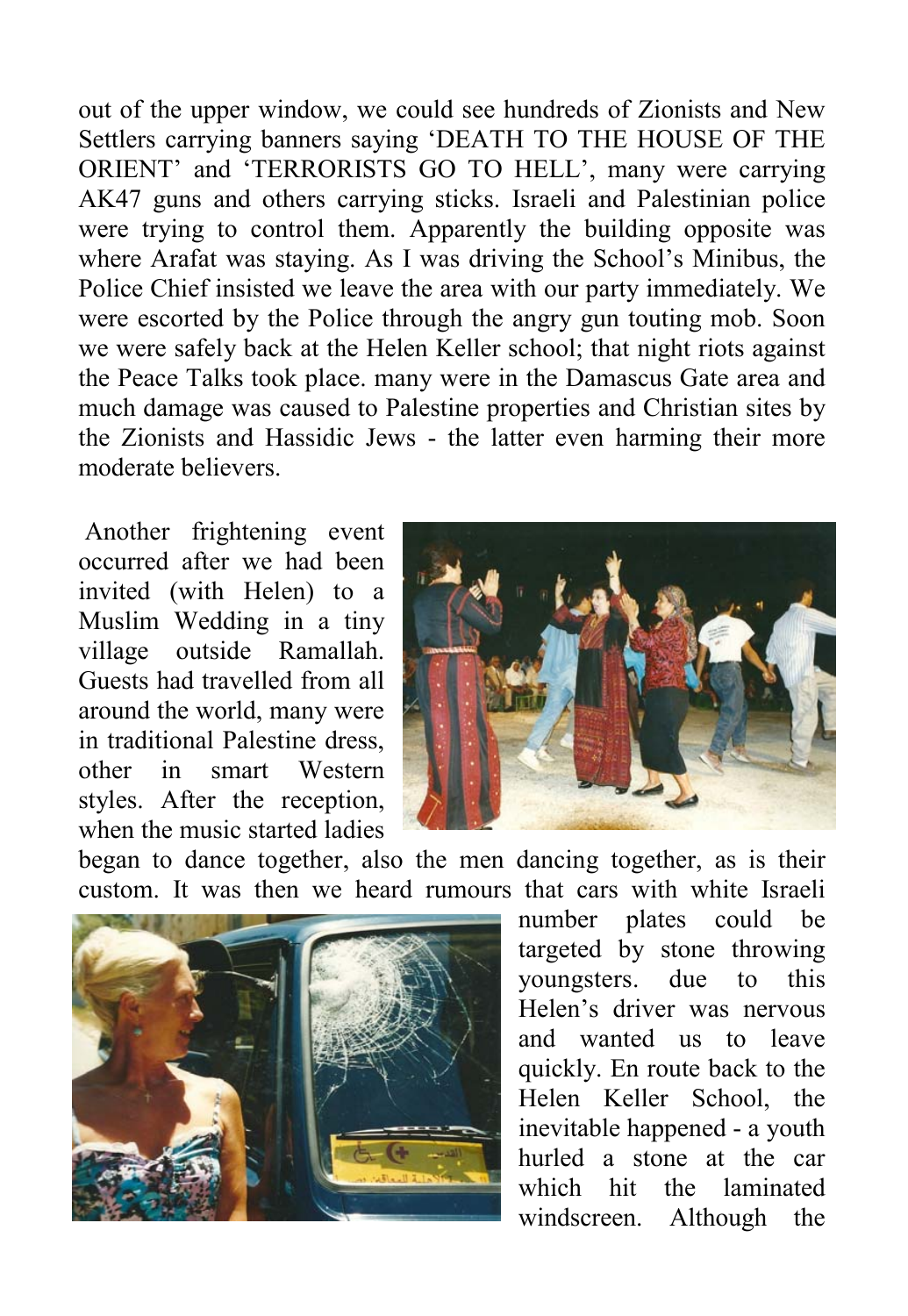windscreen did not break, shards of glass were sent all over Mary's face, neck, arms and legs. She could not open her eyes and we could not afford to stop. Eventually we arrived at an Israeli roadblock and a soldier's medic was called and Mary was able to open her eyes, which thankfully were not damaged. Once we got back to the school she had a good powerful shower (on the medic's advice) and smothered the floor with what looked like shiny diamonds (but all glass). She survived the incident with no major injury but shock as well as many scratches. Unfortunately the incident did not finish there, as we had to report the attack at Ramallah Police Station the following day. It was a dangerous time as a youth had just seriously injured a soldier, and other soldiers had shot the youth dead. This then led to the whole area turning into a riot. Again we were thankful to get away safely after reporting what had previously happened to us.

 These are just a few of our experiences working with the Helen Keller School and our time in the Holy Land, all of which were are truly grateful to have experienced, both the good and the bad.

*Derek Heaton* 

#### $<\hspace{-2.5mm}0\hspace{-2.5mm}>\hspace{2.5mm}-$

#### GAGGING JESUS

This Christmas I was given the book 'Gagging Jesus' by my old friend



David Featherstone. It is based on a series of sermons that he and Phil Moore preached at the Everyday Church, Queen's Road, Wimbledon. We are all aware of most of the things that Jesus said, but in this book Phil focuses on fifteen most outrageous things Jesus said. It makes for some interesting reading and will give you a better understanding that Jesus was not crucified for acting like some of the polite ministers and vicars we might know.

The book has a RRP of £4.99 and can be found at most good bookshops and via Amazon. It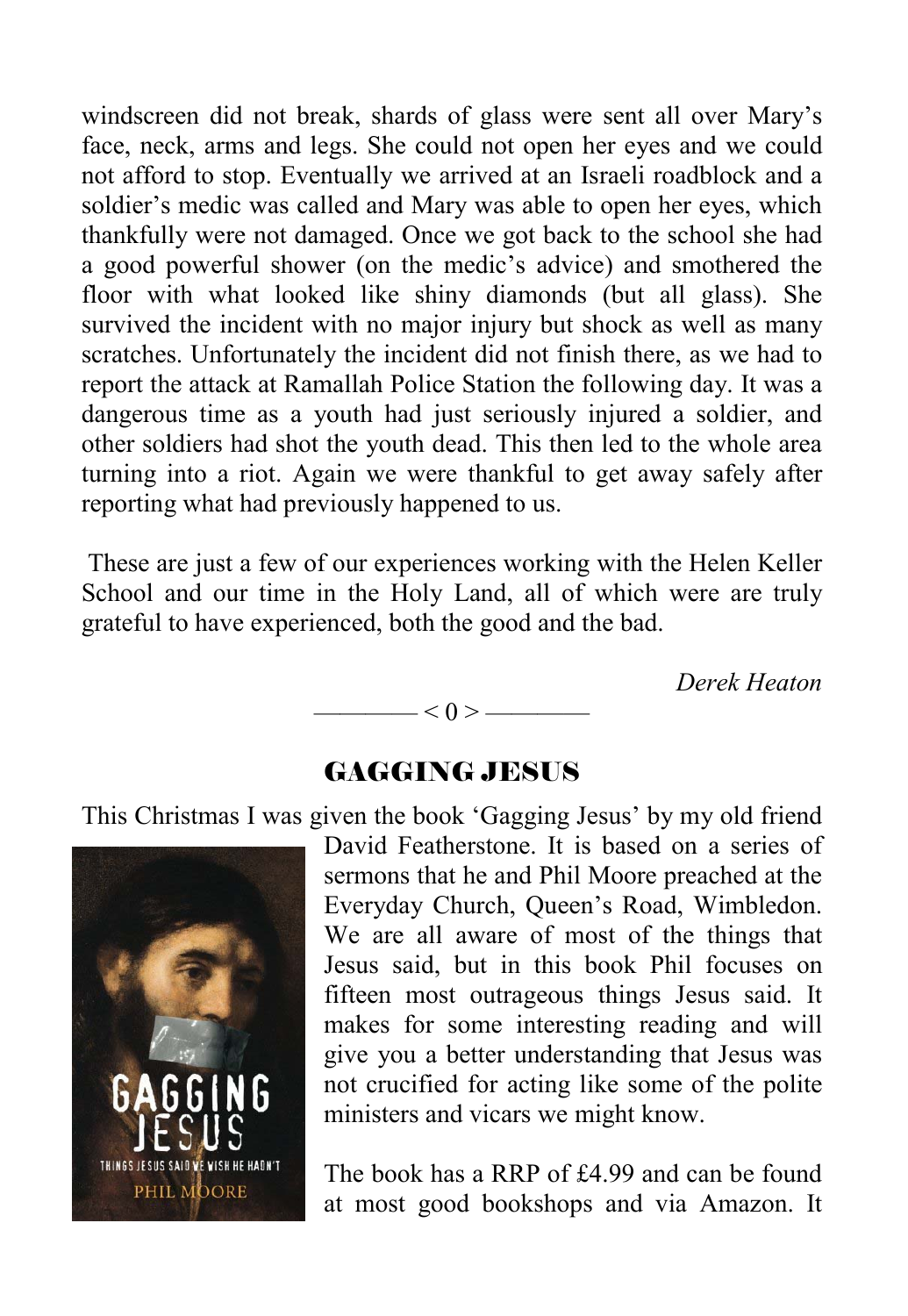may not be an easy read for some but it is thought provoking and I highly recommend it.

Greg Haslam Senior Pastor, Westminster Chapel, London writes of the book: *It's a serious crime to write a dull, distorted, or dishonest book about Jesus. This is not that kind of book. Phil Moore unpacks and applies a stunning collection of 'Hard Sayings' from Jesus who was never tedious, boring, dull, de-fanged, domesticated, or full of downright drivel. Dangerous explosives may come disguised as small harmless packages. This short book is downright dangerous! It demands attention. Prepare to hear the radical Jesus, the one they crucified for his plain speaking. Then meet Jesus again, perhaps for the very first time. Prepare to be shocked, undone, and put back together again.* 

David Featherstone writes: *This book is one of the top selling Christian books in the UK - it has also stirred up a lot of controversy because it is hard hitting and goes against some of the softening down of Jesus words that the church has been guilty of in recent years. People tend to either love or hate the book - which I guess is in line with the responses Jesus got at the time. People either wanted to worship him or crucify him.* 

For those who may be interested in hearing any of the original sermons of the book, visit the website www.everyday.org.uk, type 'Gagging Jesus' in the search box and download the audio files.

#### **About the Author**

In January 2013 Queen's Road Church changed it's name to Everyday Church and Phil Moore leads this thriving multivenue church in Wimbledon, Kingston and Southfields. He also serves as a translocal Bible Teacher within the Newfrontiers family of churches. After graduating from Cambridge University in History in 1995, Phil spent time on the mission field and then time in the business world. After four years of working twice through the Bible in the original languages, Phil has also written a series of commentaries on many books of the Bible called "Straight to the Heart" - short straightforward chapters with lots of practical application. His long term aim is to cover the whole Bible.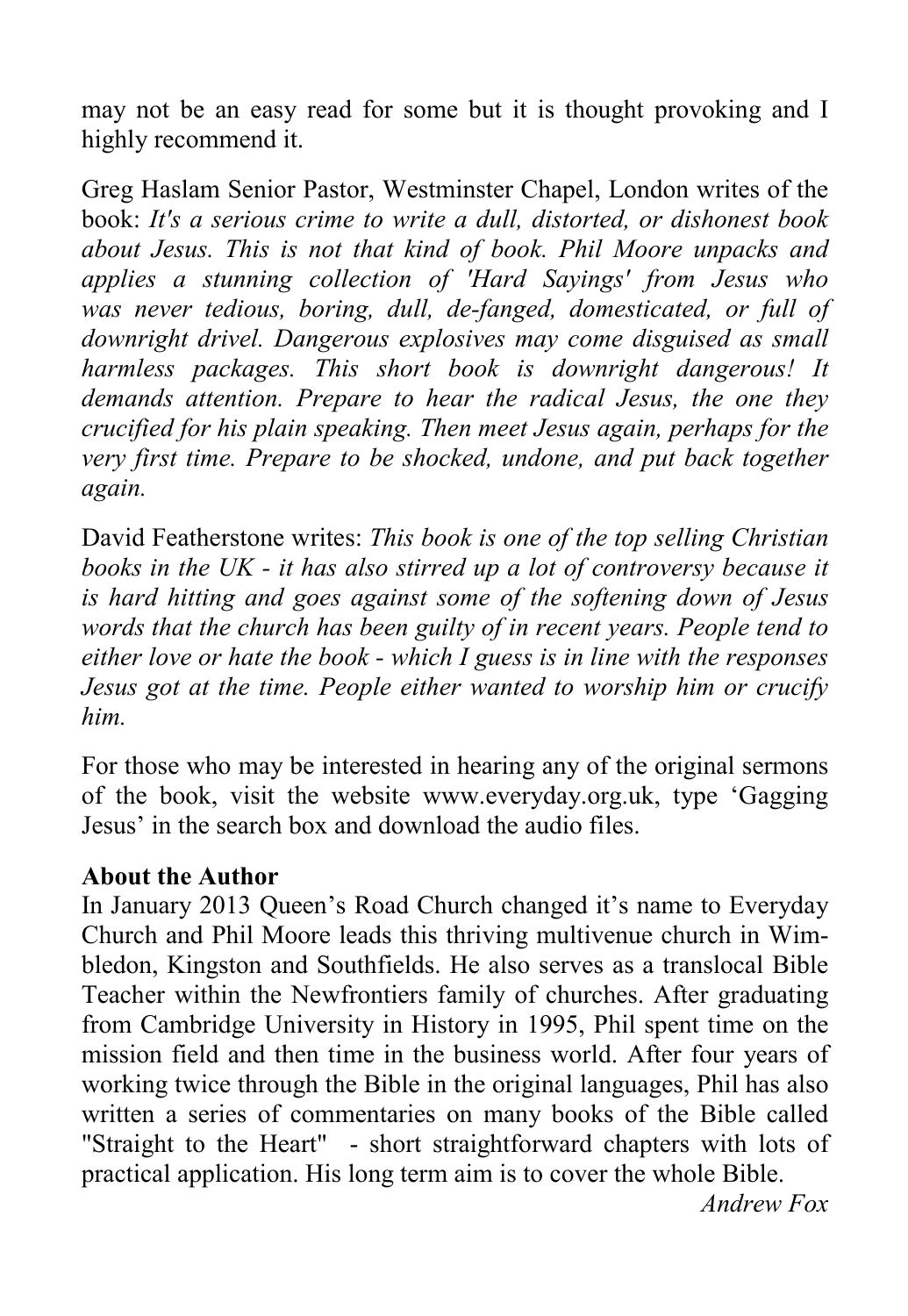

The Daily Mail has joined the call

for the UK 11 billion overseas aid budget to be used to aid people affected by floods in the UK. Of course we are concerned for those in the UK whose homes have been flooded or who find themselves cut off. Every day we hear people's distress and despair at the loss of their livelihoods, belongings and properties.

But this is not a competition.

Wherever you live in the world, having your home or land flooded can be utterly devastating. Our experiences in the UK should be cause for empathy and solidarity with all who suffer, regardless of nationality.

We are pleased that in many flood-affected UK communities, churches have responded with offers of food, shelter and support. But there is also strong desire to see the UK play its part in the international effort to lift people out of poverty and to contribute to disaster relief.

The Daily Mail has launched a campaign and clearly sees an opportunity to feed on criticism of the UK's tiny commitment of 0.7% of GDP to Overseas Aid. The paper asks people to write to the Prime Minister to get overseas aid diverted to help those suffering flood damage in the UK.

I have written the Daily Mail on behalf of our Churches: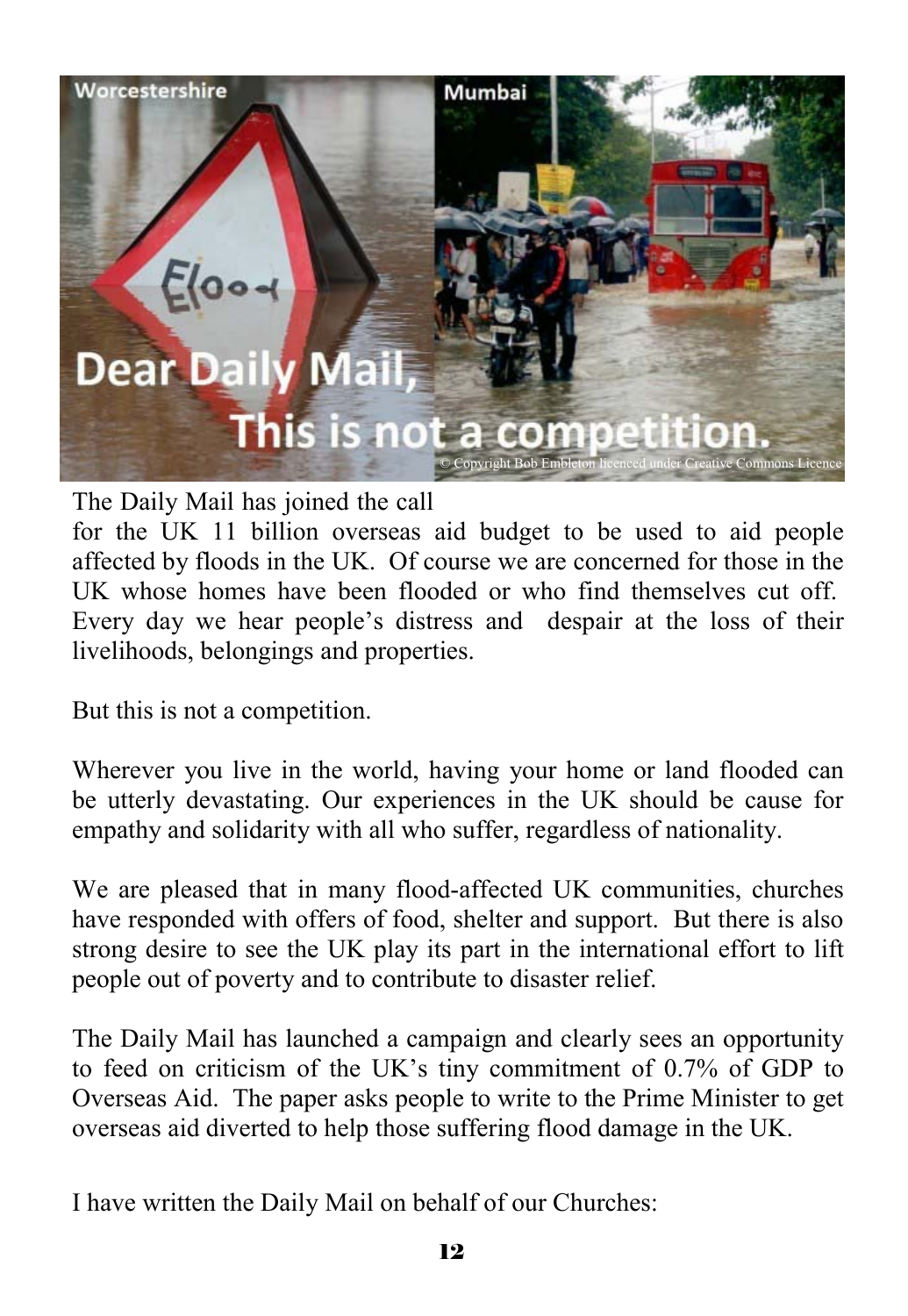Sir,

In developing countries severe floods often result in hundreds of deaths and tens of thousands of ruined homes.

Our experience of flooding in Britain causes us to empathise with those who face much greater risks. In this light, the suggestion that we divert money from the aid budget to tackle flood damage in the UK seems somewhat perverse.

 *Steve Hucklesby Policy Adviser Joint Public Issues Team – Baptist, Methodist and United Reformed Churches working together.* 

Why not write to David Cameron, asking him not to shirk our global responsibilities but to respond with the generosity we are known for as one of the world's leading economies?

*Steve Hucklesby* 

 $< 0 >$  ——

#### **What is the Joint Public Issues Team?**

The Joint Public Issues Team combines the expertise of the Baptist Union, the Methodist Church and the United Reformed Church in the area of public issues. The Team aims to enable our three Churches to work together in living out the gospel of Christ in the Church and in wider society. We aim to promote equality and justice by influencing those in power and by energising and supporting local congregations.

To find out more about the Joint Public Issues Team visit their website at www.jointpublicissues.org.uk, here you will find what our denominations have said about public issues, current campaigns, and resources for churches.

#### **Steve Hucklesby**



My background is in international relief and development having worked for 10 years on programmes in conflict and post-conflict settings in Africa and Asia. I am committed to exploring Christian responses to conflict and injustice. I cover areas such as non-proliferation, ethical investment and climate change.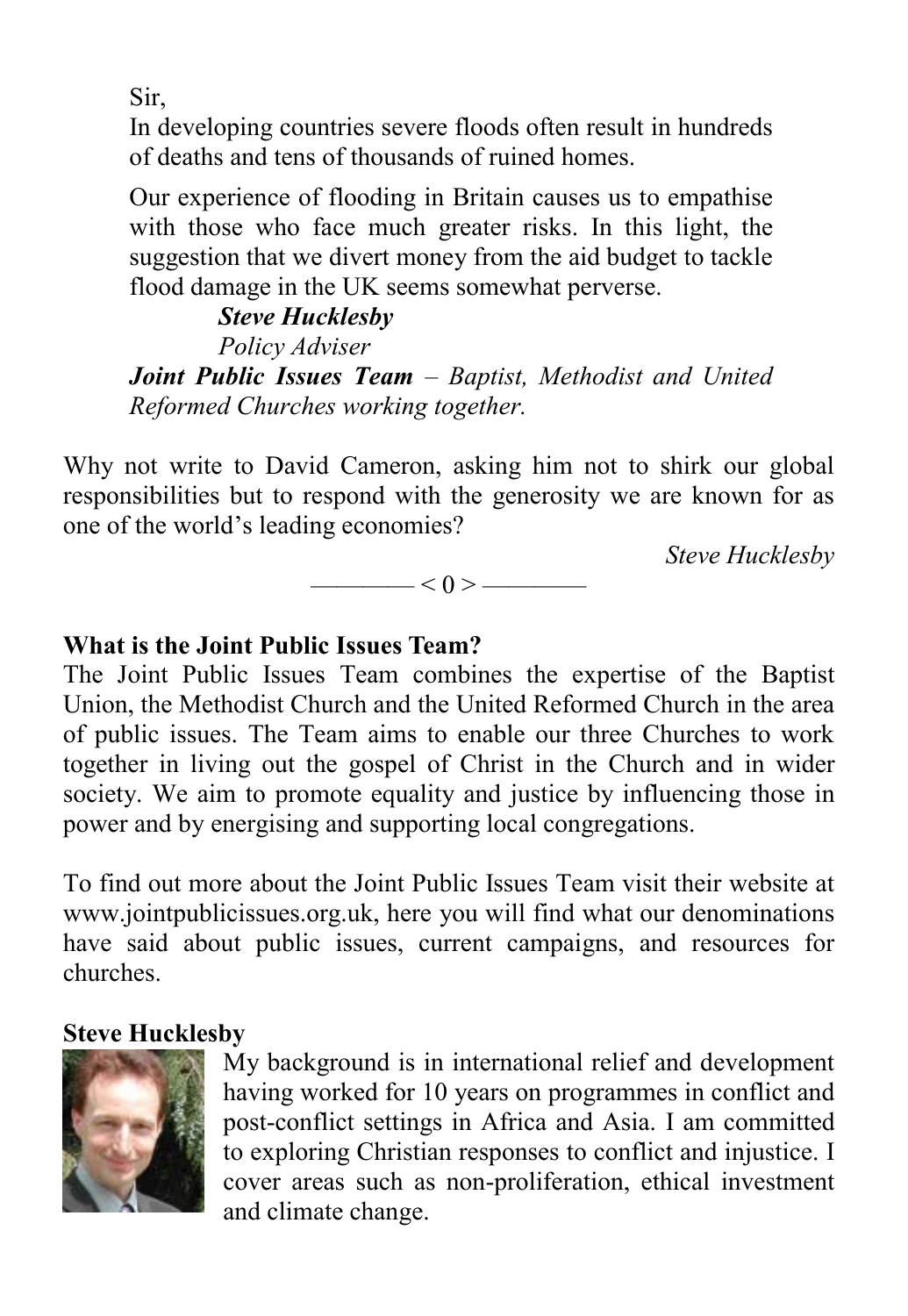

| Sun      | 2  | 10.30am             | All Age Worship led by Rev Paul Timmis                                  |
|----------|----|---------------------|-------------------------------------------------------------------------|
| Tue      | 6  | 10.30am-noon        | Coffee and Chat                                                         |
|          |    | 8.00 pm             | Time for Prayer                                                         |
| Fri      | 7  | 10.30am             | Women's Day of Prayer service at<br>St John the Divine, South Wimbledon |
|          |    | 12.30pm             | Luncheon Club                                                           |
|          |    | 8.00pm              | Women's Day of Prayer service at<br>Wimbledon Methodist Church          |
| Sat      | 8  | 10.30am             | Big Brunch                                                              |
| Sun      | 9  | 10.30am             | Morning Service led by Valerie Ashcroft                                 |
| Tue      | 13 | $10.30$ am-noon     | Coffee and Chat                                                         |
|          |    | 8.00 pm             | Time for Prayer                                                         |
| Sun $16$ |    | 10.30am             | Cafe Worship with Platform $10\frac{3}{4}$                              |
|          |    | 6.30 <sub>pm</sub>  | Communion Service by Rev Paul Timmis                                    |
| Tue      |    | 18 10.30am-noon     | Coffee and Chat                                                         |
|          |    | 7.00 <sub>pm</sub>  | Men's Supper Club - David Kass -<br>What we should know about Wills     |
|          |    | 8.00pm              | Time for Prayer                                                         |
| Fri      | 21 | 12.30pm             | Luncheon Club                                                           |
| Sun      | 23 | 10.30am             | Communion Service led by Rev Paul Timmis                                |
|          |    | Tue 25 10.30am-noon | Coffee and Chat                                                         |
|          |    | $8.00 \text{ pm}$   | Time for Prayer                                                         |
| Sun $30$ |    | 10.30am             | Mothering Sunday led by Rev Margaret Adams                              |

*Please refer to the Website (www.martinway.org.uk) or Weekly Notice Sheet for any additional information*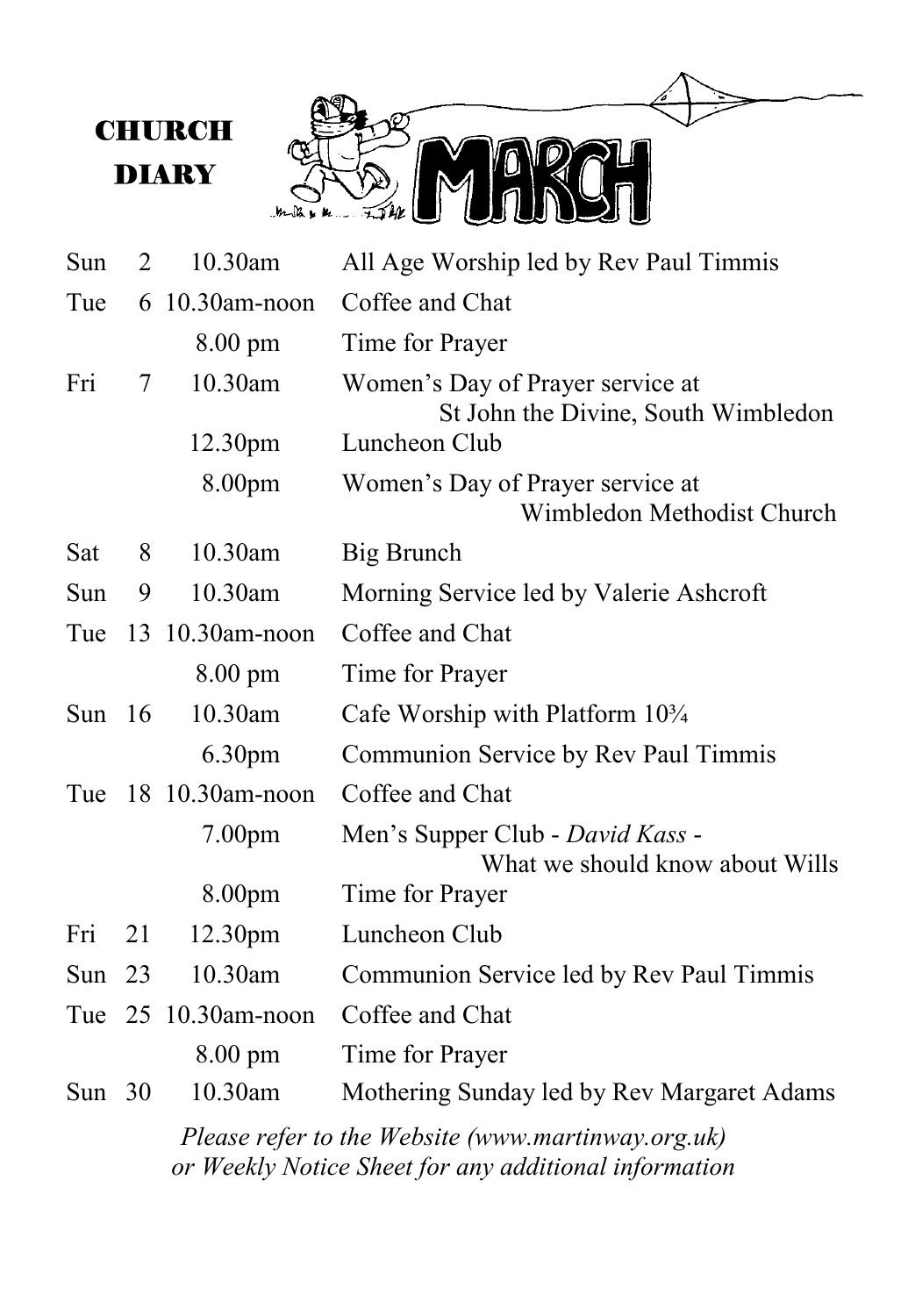

We wish all of those who celebrate a birthday in March a very

*Happy Birthday* 

and especially to: **Ruby Day on 3rd March Matthew Loft on 9th March** 

 $-$  < 0 > —

## BIG BRUNCH

Once again we are running Big Brunch events this year to help us take the young people to Spring Harvest (a Christian festival held over Easter at Butlins). We have been fund raising by providing people with cooked breakfast



at Big Brunch events over a number of years and they are very popular.

# **This will be the final Big Brunch before we go to Spring Harvest Saturday 8th March, 10.30am until 1pm**

 $\leq 0$  >  $\leq$ 

# VACANCIES IN THE CHURCH

We are looking for additional people who would be able to undertake the Reading of Intercessory Prayers. We also have vacancies for Communion Stewards.

Please give some thought if you would be able for either (or both) of these roles. If you would like to consider applying or to find out more about the roles and duties please speak to Paul Timmis.

 $<$  0 >  $-$ 

# Change of Email Address for Margaret Adams

Please note the change of email address for Rev Margaret Adams. The 'Care for Uganda' article in last month's Newsletter had her old address.

Her new email address is **Revmargaretjadams@gmail.com**